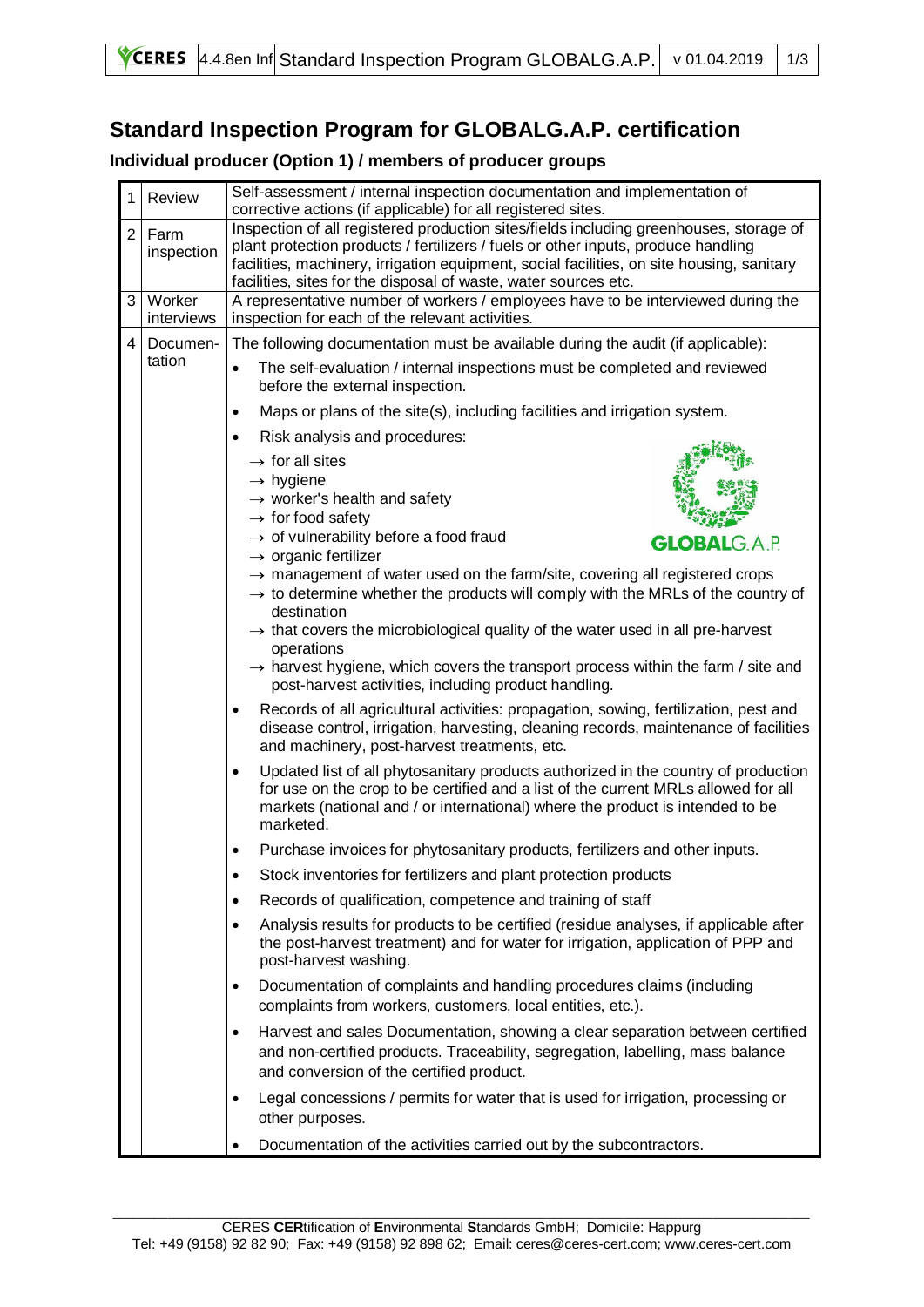**YCERES**  $\vert 4.4.8$ en Inf $\vert$ Standard Inspection Program GLOBALG.A.P. v 01.04.2019 2/3

## **Producer group (Option 2) or Option 1 multisite with QMS**

| $\mathbf{1}$   | <b>Review</b>                  | Internal QMS Audit, internal inspection of each registered producer/production site<br>and all product handling units                                                                                                                                                                                                                                                                                                                                                                                                                                                                                                                                                                                                                                                                                                                                             |
|----------------|--------------------------------|-------------------------------------------------------------------------------------------------------------------------------------------------------------------------------------------------------------------------------------------------------------------------------------------------------------------------------------------------------------------------------------------------------------------------------------------------------------------------------------------------------------------------------------------------------------------------------------------------------------------------------------------------------------------------------------------------------------------------------------------------------------------------------------------------------------------------------------------------------------------|
| $\overline{2}$ | Document<br>ation              | The following documentation must be available during the audit (if applicable):<br>• GLOBALG.A.P. Food Safety Policy Declaration (is found in one of the tabs of the<br>checklist)<br>• Contracts with group members.<br>• Quality Management System documentation (QMS) (Quality Manual, formats,<br>records, etc.).<br>• List of group members / registration form updated and complete.<br>• Competency and training of personnel (especially internal inspector and internal<br>auditor)<br>• Internal inspections and audits, including monitoring of corrective actions and<br>sanctions.<br>• Documentation of harvest and sales, showing a clear separation between certified<br>and non-certified products. Traceability, segregation, labelling, mass balance and<br>conversion of the certified product.<br>• Registration of post-harvest treatments. |
| 3              | Member of<br>producer<br>group | 1 <sup>st</sup> year: inspection of (minimum) square root of registered producer/production sites.<br>1 <sup>st</sup> year: unannounced inspection of (minimum) 50% square root of certified<br>producers/production sites/fields.<br>2 <sup>nd</sup> year if sanction from previous surveillance: inspection of (minimum) square root of<br>current number of registered producers / production sites or if no sanction from<br>previous surveillance: inspection of (minimum) square root of current number of<br>registered producers/ production sites <b>minus</b> the number of producers/ production<br>sites inspected during the previous surveillance inspection.<br>2 <sup>nd</sup> year: unannounced inspection of (minimum) 50% square root of the current<br>number of certified producers/production sites. See graphic below.                     |
| $\overline{4}$ | Produce<br>handling            | 1 <sup>st</sup> year: inspection of square root of the total number of registered central product<br>handling units while in operation.<br>1 <sup>st</sup> and 2 <sup>nd</sup> year: If there is only one central product handling facility, it shall be<br>inspected every year while in operation. When there is more than one central product<br>handling facility, the square root of the total number of central product handling units<br>registered shall be inspected while in operation.<br>Where the product handling does not take place centrally, but on the farms of the<br>producer members, this factor shall be taken into account when determining the<br>sample of producers to be inspected.                                                                                                                                                  |
| 5              | Workers<br>Interview           | A representative number of workers / employees have to be interviewed during the<br>inspection for each of the relevant activities.                                                                                                                                                                                                                                                                                                                                                                                                                                                                                                                                                                                                                                                                                                                               |
| 6              | <b>Results</b>                 | Comparison of the results of internal and external audits and inspections (after the<br>external producer inspections)                                                                                                                                                                                                                                                                                                                                                                                                                                                                                                                                                                                                                                                                                                                                            |

*This is a list of the aspects usually covered during an inspection. However, each inspection establishes different priorities, and in some cases that are not mentioned here can be addressed*